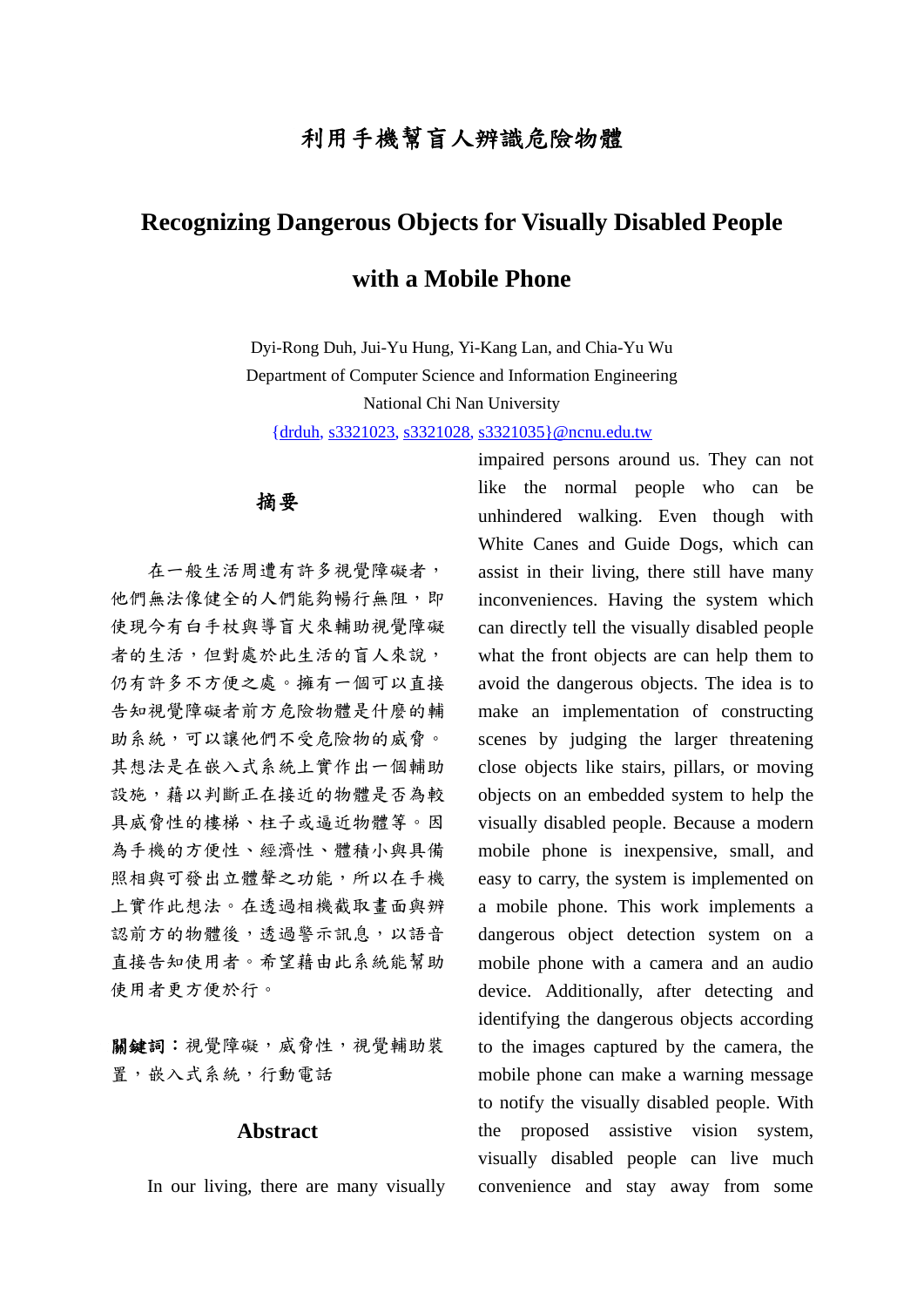dangers.

**Keywords:** Visually disabled people, threatening, assistive vision device, embedded systems, mobile phone

# **1. Introduction**

This work develops a mobile embedded system to assist the visually disabled people in improving their lives quality and staying away from dangerous objects. The phrase "visually disabled people" is defined in this study as visually impaired or disabled (even temporarily) people.

Eyes are the windows of the soul. For the visually disabled people, the main reason is that visual deficiency causing inconvenient lives. In addition to the traditional White Canes and Guide Dogs, there is also the latest retinal implant technology in existing auxiliary equipment. Those are both in some limited conditions because the users require a long adaptation period to life with White Canes and Guide Dogs, and the latest retinal implant technology requires high-cost and the visually disabled people must have no damage to the optic nerve. In order to assist more visually disabled people, our idea is to develop an embedded system against above limitations, and it can recognize the front dangerous object and tells them what it is by a direct voice. Considering the convenience of the users, the system must be so small and light enough that the visually disabled people can carry it easily. In existing small and light platform, the mobile was selected for an implementation because of its convenience, universal, low-cost, both with image capturing and stereo functions. In all dangerous objects, stairs, pillars and moving objects are the most common seen. Therefore, our goal is to implement the idea about recognizing dangerous objects on a mobile phone to help visually disabled people.

The initial idea of transforming an image into proper sound revealed by Yeh and Lin in 2004 [9]. They have implemented an embedded system for transforming images into sounds by Intel 80C51 microcontroller and Yamaha YM2413B sound IC in their research. Fig. 1 shows the circuit board they designed [9].



Fig. 1. The embedded system was made by Yeh and Lin for transforming images into sounds [9].

They used MATLAB in a desktop computer to produce simple images, like lines, circles and triangles. Additionally, they used novel methods to identify some specific objects. For example, the system produces a special sound, if there is a vertical line on an image. Therefore, a vertical line in any image can be identified via the special sound. They also developed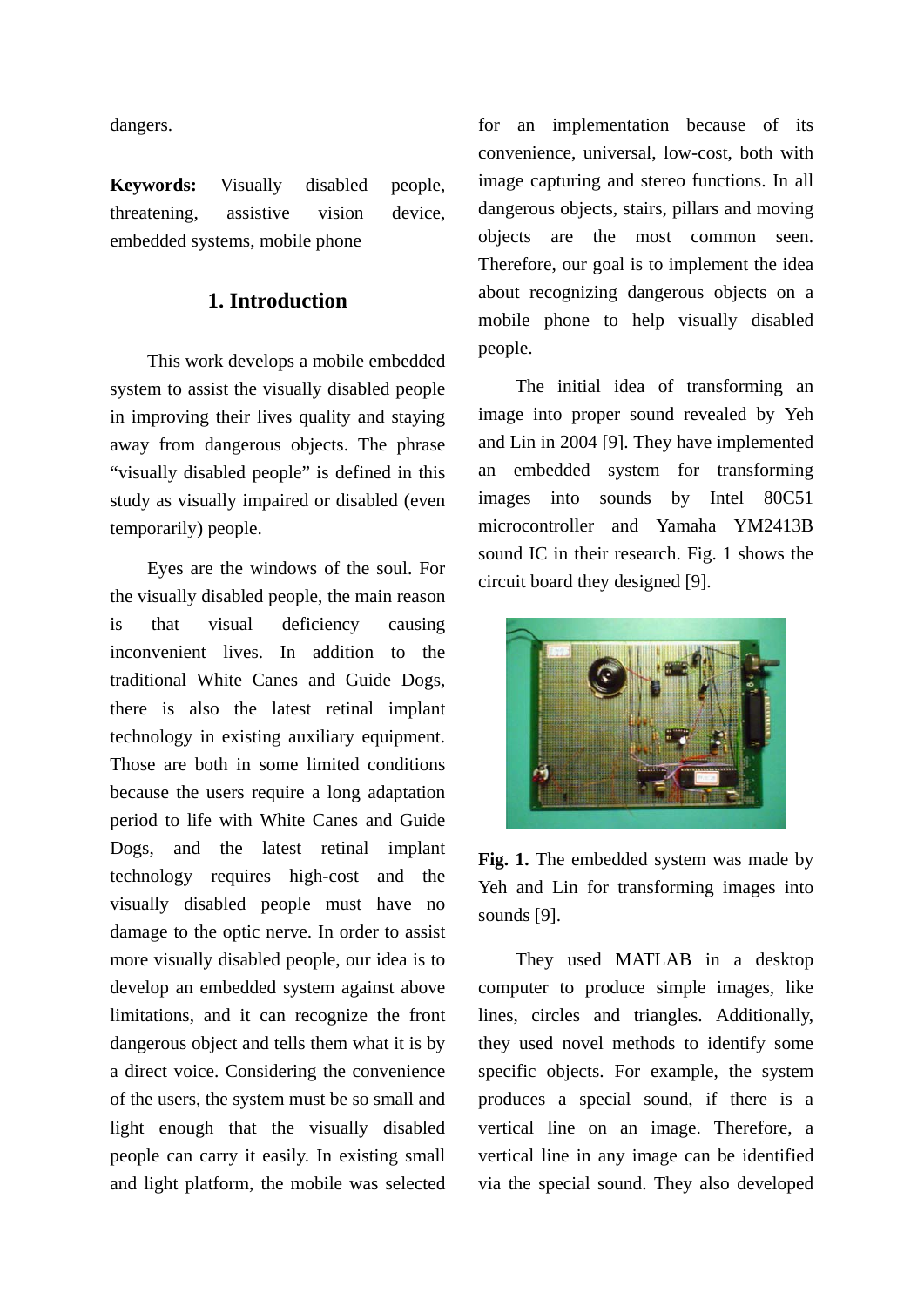some efficient algorithms in frequency domain for the judgment. However, the system is too complex to identify objects and each user of their system need to be trained for recognizing simple objects.

The other idea of constructing scenes by hearing is proposed by Duh, Lu and Wang in 2005 [1], and Duh, Wu, Yang and Jiang in 2007 [2]. The visually disabled people can use the system implemented by Duh, Lu and Wang (DLW system) to sense the information outside the body via their ears. The DLW system first transforms the color image captured by a webcam into a binary image named sketch. Second, the sketch is traversed from left to right per column at a time. Finally, a stereo sound composed of different frequencies is made according to the position of each pixel in the sketch. The DLW system was implemented on a notebook and the stereo sound could be presented on loudspeakers. Fig. 2 shows the DLW system [1] and Fig. 3 demonstrates the DLW system transforming some original image into a sketch [1]. However, the DLW system is too big and too heavy so that it is not easy to be carried by a user.



**Fig. 3.** One of results of the DLW system [1].

The revised system was implemented on NOKIA N70 by Duh, Wu, Yang and Jiang (DWYJ system). The system is smaller and lighter than the DLW system, and it can achieve the same purpose of DLW system. Additionally, a moving object can be detected and identified as follows. First, the DWYJ system takes two continuous pictures and determines features in each image. Second, it gets the first 40 features in each image [3], [4]. Third, the matched features between two images are eliminated and a distinct moving object is located. Finally, present the alert sound for the most obvious object which just detected by the system. The photo of the DWYJ system is shown in Fig. 4 and Fig. 5 demonstrates how to detect and identify a moving object [2].



**Fig. 2.** The DLW system [1].



**Fig. 4.** The DWYJ system was implemented on a Nokia N70 mobile phone [2].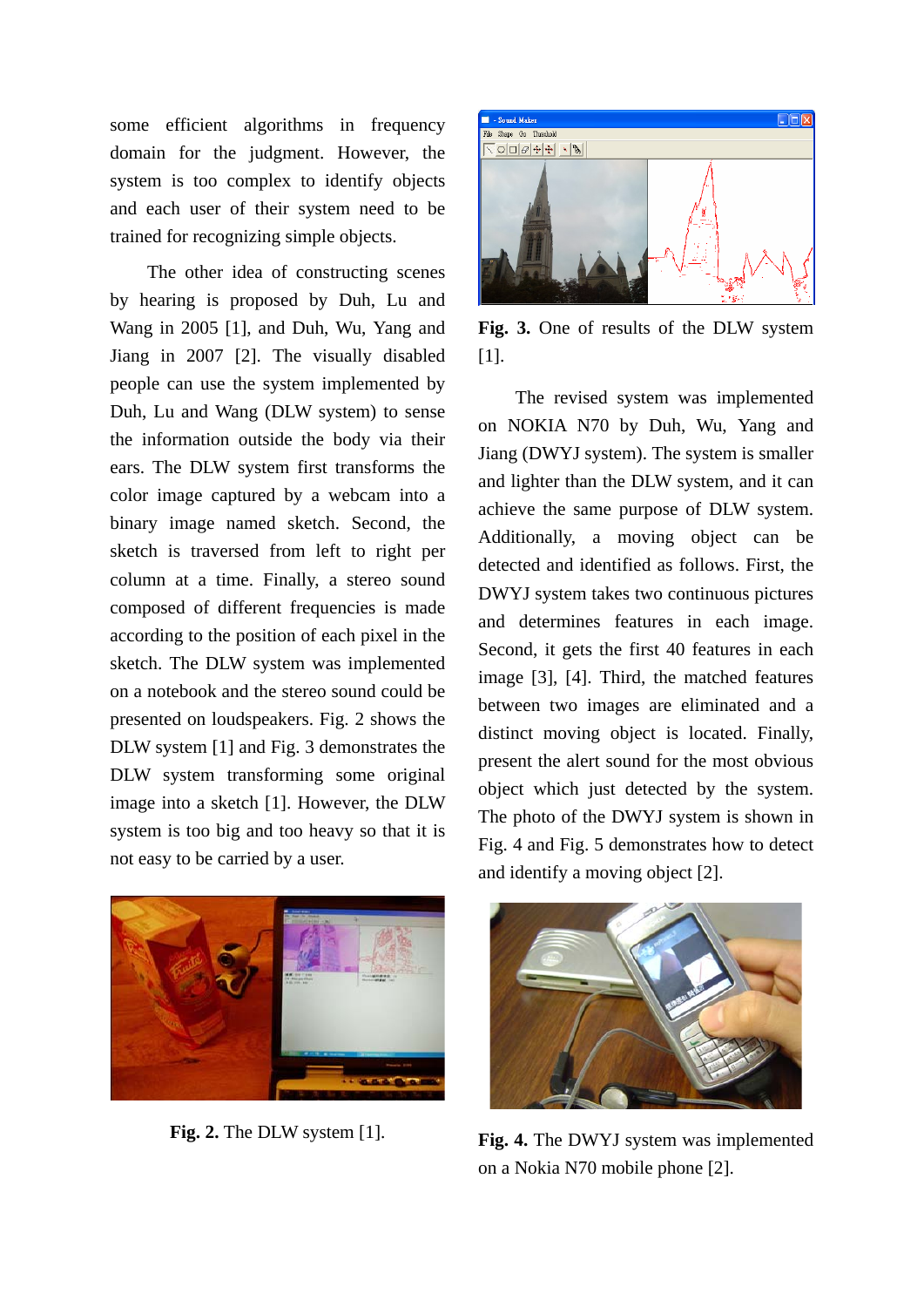

**Fig. 5.** Detecting and identifying a moving object by the DWYJ system [2].

Even though the DWYJ system is smaller and lighter than the DWL system such that the user can carry it easily, the system can not explicitly express via a voice and the dangerous objects are difficult to be recognized by the untrained user.

"The vOICe" team developed a translator which converts images into sounds for the visually disabled people [4]. The translator could transform an image into proper sound via the camera on a special headset and a notebook computer in a backpack, and then the produced sound is send to earphones as shown in Fig. 6.



Fig. 6. Headphones used by "the vOICe" team [4].

A cell phone version was developed, too. Since the translator did not transform images into sketches, the visually disabled people must be trained because the image is very complex and hard to be recognized. Restated, their system can not detect moving objects.

There are dangerous objects like stairs, pillars, or moving objects surrounding the visually disabled people. Therefore, our goal is to detect these dangerous objects and inform visually disabled people directly.

In order to recognize dangerous objects and identify them by a voice for visually disabled people with a mobile phone, a simple and fast algorithm is proposed in this study. The general process of the proposed algorithm is depicted in Fig. 7. Based on the algorithm, an embedded system developed on a mobile phone can detect and recognize dangerous objects appear in a captured image such as stairs, pillars, and moving objects and then warn the visually disabled people by a voice.



**Fig. 7.** The general process of the proposed system.

The rest of this paper is organized as follows. Section 2 presents some algorithms for detecting and identifying stairs, pillars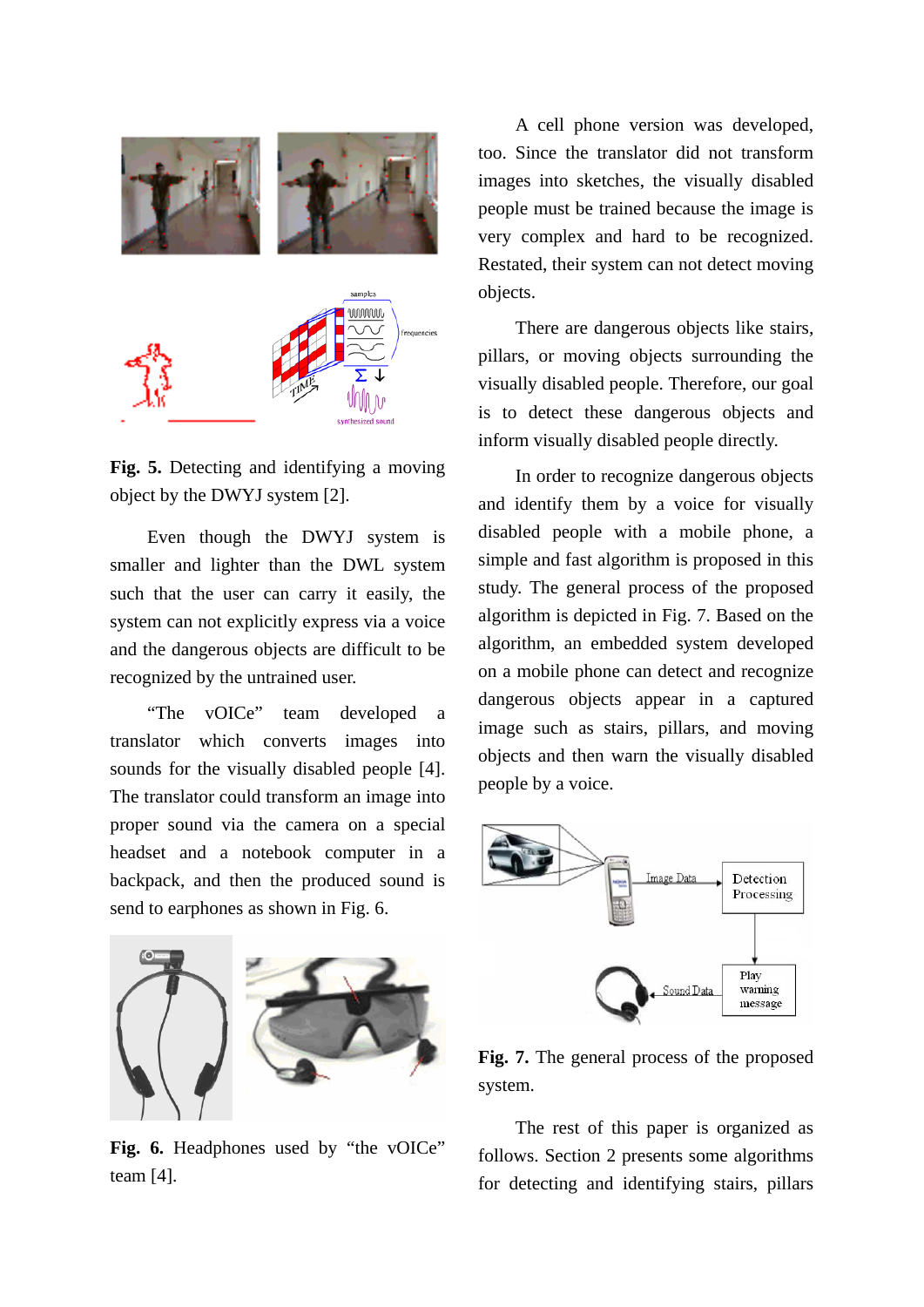and the closest moving object. The algorithms are implemented on a Java-enabled mobile phone NOKIA N70. Section 3 demonstrates some experimental results of the provided system. Conclusions are drawn in Section 4.

### **2. Principle and Process**

This section reveals the principle and process of the proposed system. The work is explained step by step. First, the idea of recognizing pillars, stairs and the closest moving object is presented in detail. Next, how the program works to identify them from the image is demonstrated. Finally, position judgment is also displayed.

#### 2.1 The Idea

The goal is to take pictures by the capture function on mobile phone, and identify whether it is a pillar, a stair or the closest moving object. Based on the result, the system will give a warning message to the user by a voice directly.

First, take two consecutive pictures. Second, gray scale these images, and find the features according to the value of gradient. Third, get the lines which are needed from these features. Finally, recognize the object whether it is a stair or a pillar in front of the user through a series of steps.

For the closest moving object, after taking two pictures and determining the features, compare the difference between these two images. The features on the moving object would change a lot rather

than on the background. Choose the features which have the greatest change and form them. The moving object is inside the formed range. Hence, this system can recognize whether the moving object approach the user. Fig. 8 shows what the system does in each round.



**Fig. 8.** The flowchart of each round.

#### 2.2 Finding Features of an Image

First, get the value of ARGB for each pixel from the picture captured. Find the gray scale value from the original images according to above values.  $Y = 0.3R + 0.59G$ + 0.11*B*, where *R* is the red value, *G* is the green value, and *B* is the blue value of a pixel. As shown in Fig. 9, an original image transforms to gray scaling image [1].



**Fig. 9.** Gray scale of the original image [1].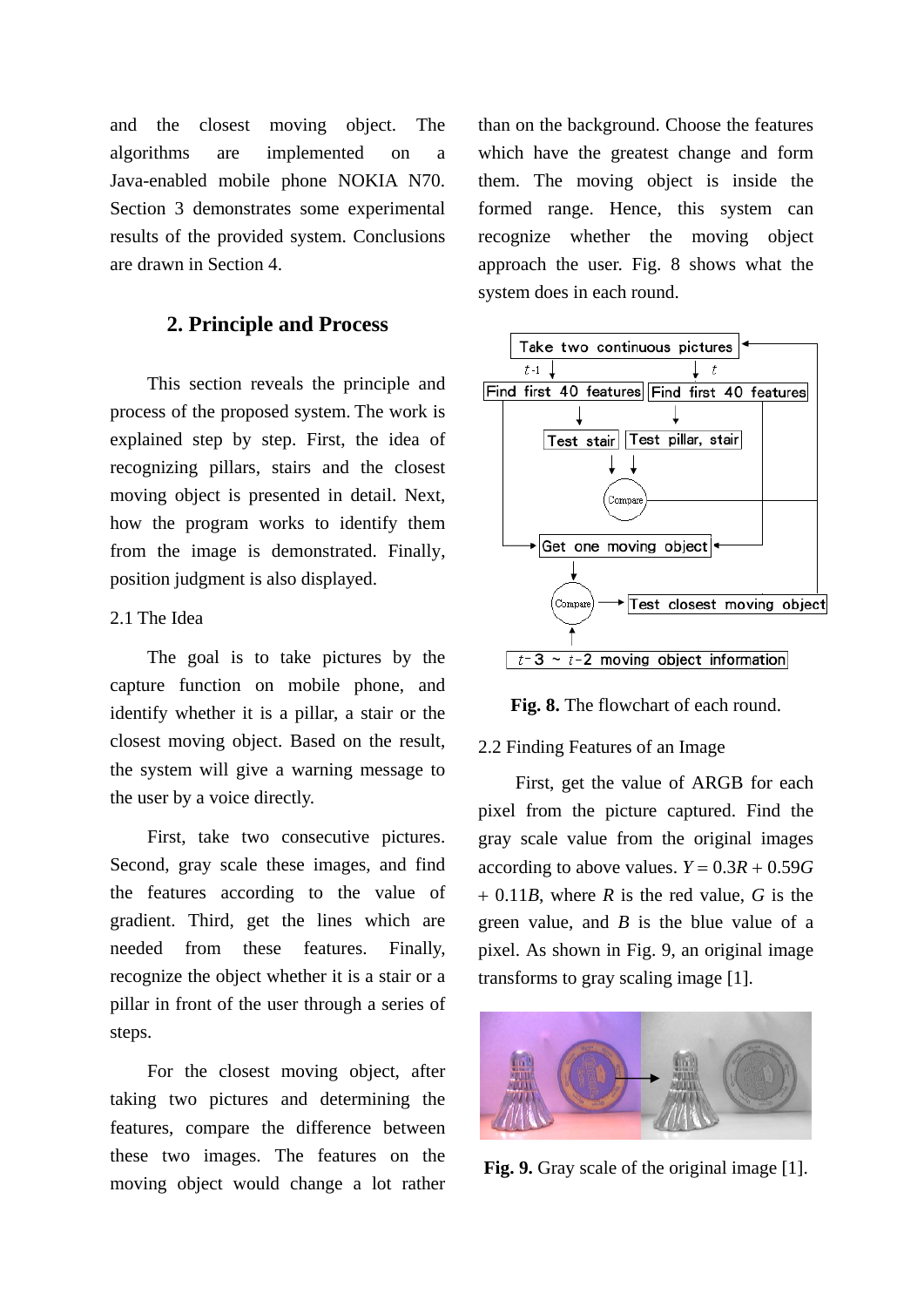Second, calculate the gradient of each pixel. In mathematics, a gradient value is equal to  $\sqrt{f_x^2 + f_y^2}$ , where  $f_x = f(x+1, y) - f(x, y)$ ,  $f_y = f(x, y+1) - f(x, y)$ , and  $f(x, y)$  is the gray scale value of the pixel at coordinate (*x*, *y*), that is to say, if a pixel has great gradient value, it will have much difference with its neighbors. According to this result, get contours of the graph by some threshold, as shown in Fig. 10 [1]. Although the threshold is the point of accuracy of the sketching image, this work doesn't focus on it.



**Fig. 10.** Sketch the image with a threshold [1].

Third, get the first 40 points by sorting above gradient values as features. When system gets each pixel, it will rule out the possibility of surrounding pixels. This method can avoid that too many features closing to each others. Therefore, this system can select discrete and dissimilar feature points.

### 2.3 Testing pillars and stairs

This subsection introduces the method of detecting pillars and stairs. Although pillars and stairs are different objects, they are similar in detection. According to pillar's and stair's characteristics, the vertical or horizontal lines are detected which can help us to identify whether the pillar or stair is. The method for detecting vertical and horizontal lines is revealed in the following.

#### 2.3.1 Detecting and composing lines

Use the formula  $y = mx+b$  to judge that whether the lines are the same or not. The variable *x* and variable *y* are the *x*-axis and *y*-axis value of each point of the line. The variable *m* and variable *b* are the slope and constant part. When system gets the *m* and *b* value of lines, it will detect whether lines are the same or not. For example, if there are two lines,  $L_1$  and  $L_2$ , they are the same when  $m_1$  equal to  $m_2$  and  $b_1$  equal to  $b_2$ , otherwise, they are two different lines. Then, if the system judge that they are the same and the slope of which are expected, the two lines will be grouped to form a new longest line. Although the slopes are the same, the system will judge that they are not the same lines by the different constant values. Therefore, a new line will be grouped to a new group.

#### 2.3.2 Pillars

Use the groups generated to find and display the line which is grouped more than 3 times and its length is greater than 1/3 height of the image. That is, at least 4 features should be included in a line and its length must be long enough. If the number of displaying lines is more than one, there might be a pillar in front of the user.

#### 2.3.3 Stairs

When the light shines the stair, there are bright side and dark side. If the object is a stair, the features will be on the nosing which between the two distinct sides. Then, the discovered lines will be recognized whether the stair is. After taking two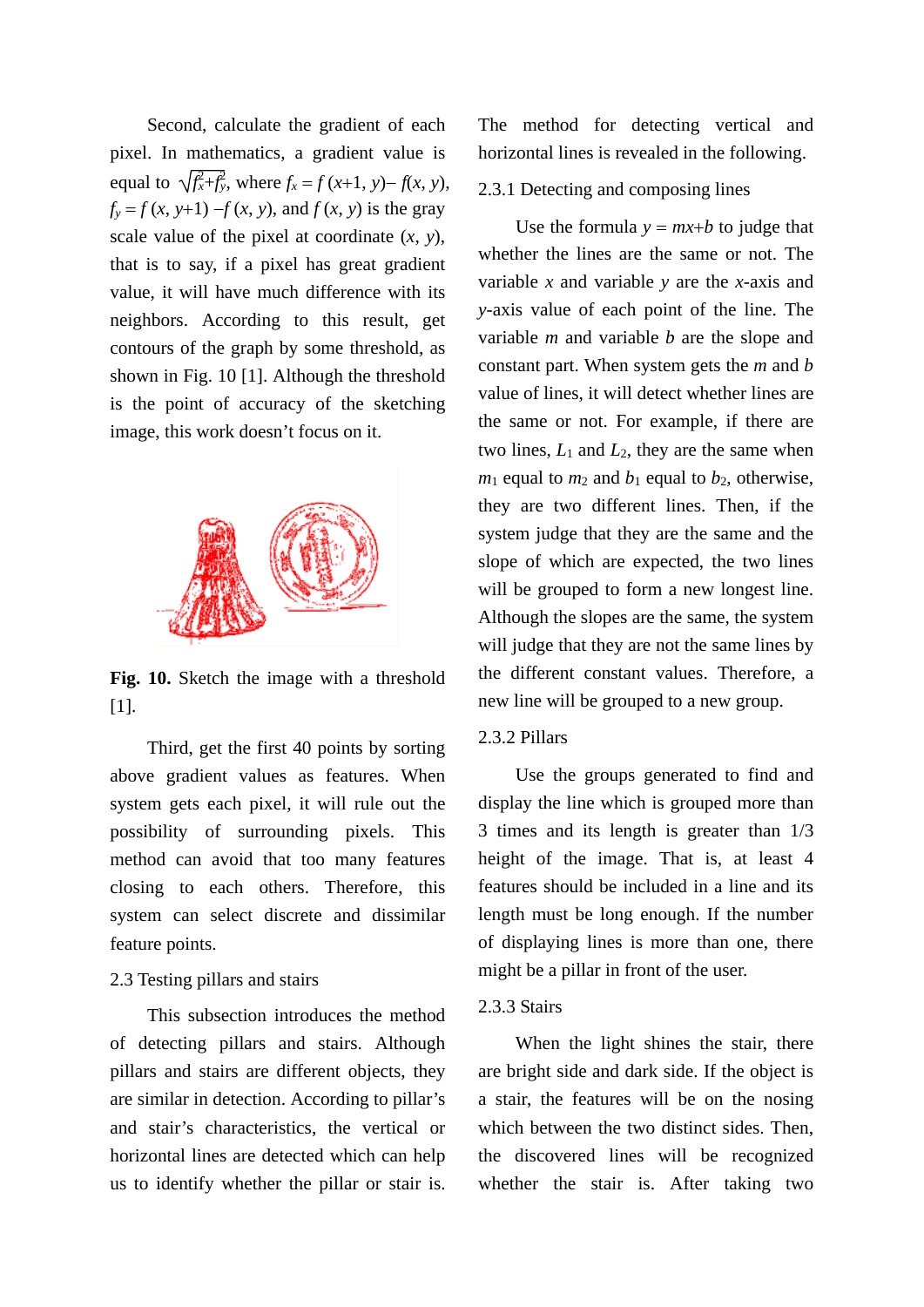pictures according to a series steps presented in Subsections 2.2 and 2.3.1, the system counts the number of features between the two endpoints from the found horizontal line and eliminate the line which is less than four points to avoid producing the coincidence. Thus, based on these feature points in the dispersion of the line, the lines which have less than 50% in the points-dispersion are eliminated. According to the characteristic of a stair, there is some space between ladder and ladder. Because the different horizontals have a different constant part from the formula as shown in Subsection 2.3.1, the constant part is used to compare the horizontals. If there are more than one line which accord with the above conditions and the distance of each other lines are all more than two times of the windows size, this image will be identified as a stair. On the other hand, if there is any condition which does not be accorded, the image will not be identified as a stair. Finally, after judging two images, if they both are judged as stairs, then the front object for the seeing of the visually disabled people is recognized as a stair and a warning message is sounded to them.

#### 2.4 Testing closest moving object

In order to get the closest moving object from these pictures, the system compares the two images after taking two continuous pictures and finds the first 40 features of each picture. The position of features of theses two images are shown in Fig. 11 [2].



(a) Features at time *t*−1



(b) Features at time *t*

**Fig. 11.** The first 40 features of the images [2].

There is not much difference in the background and some difference in moving object. Eliminate the features whose differences are smaller than a threshold. As Fig. 12 shown, these remaining features indicate where the moving object is [2]. However, there may be more than one moving object in the image. In order to indicate the moving object concerned, three steps are presented as follows.



**Fig. 12.** The remaining features [2].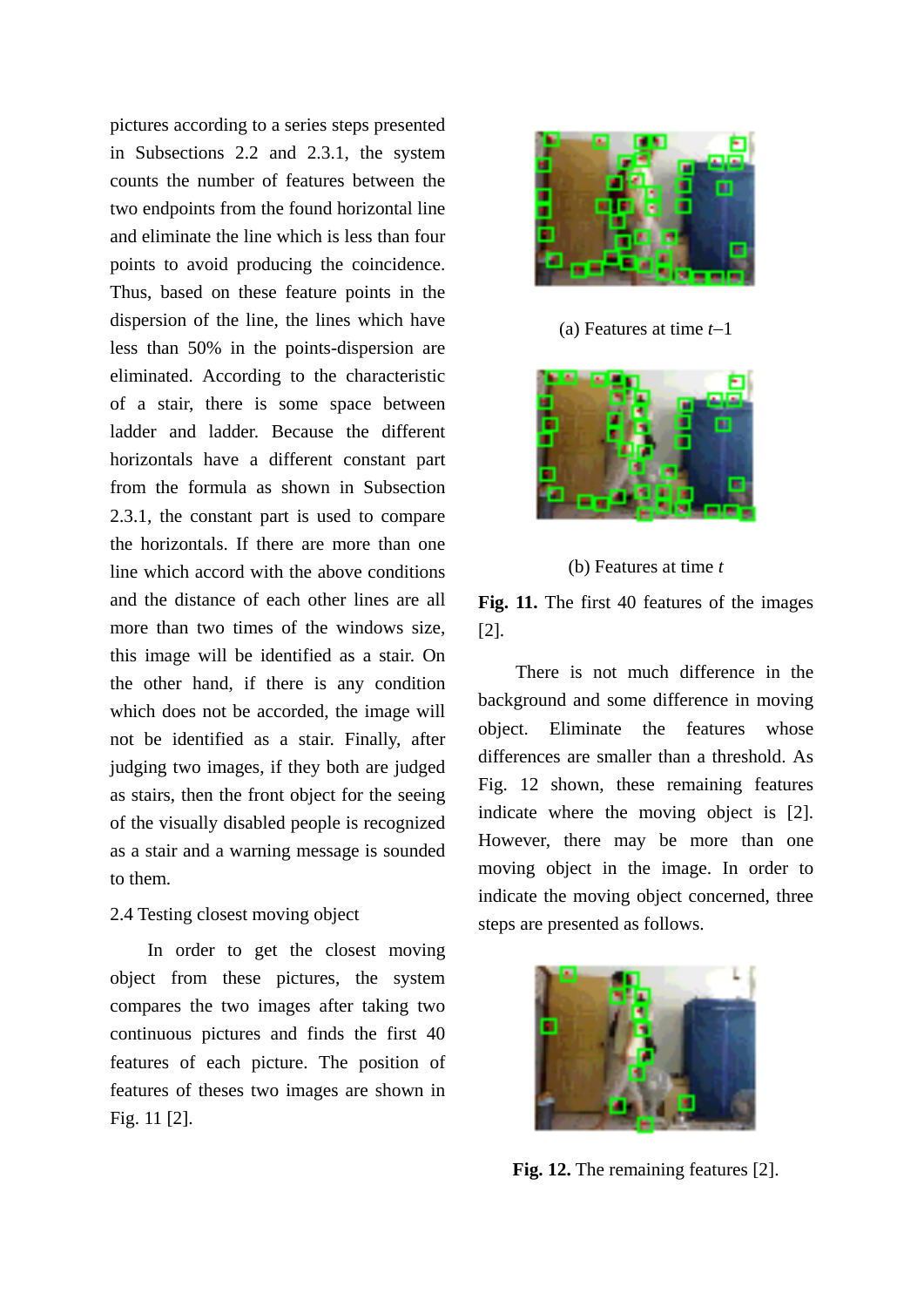First, divide features into several groups according to their position as shown in Fig. 13. Second, choose the group which has the most number of features as the distinct moving object because a larger object often have more features. The sketch image of the distinct moving object is depicted in Fig. 14.



**Fig. 13.** Three groups in this image [2].



**Fig. 14.** Sketch image of the moving object [2].

Third, detect whether the moving object is close to the user. After getting the moving object from two continuous pictures, the system saves the square areas of moving object. In the next round, it may find another moving object from the next two continuous pictures. It can compare these square areas. If the latter area is larger than the former one, then this indicates that the object is close to the user. But only with this information of these square areas is not enough to make a correct decision. For example, a moving

object which is on left at time *t* and another moving object which is on right at time *t*+1, and the latter area is larger than the former. Is there a moving object close to the user? The answer is no, because time *t* and time *t*+1 may find two different objects. Therefore, the system saves the central position of the moving objects and compares them. If the central positions of these two moving objects are very close, then there is a moving object close to user.

#### 2.5 Position judgment

For a stair, the left most and right most endpoints of the lines are used to judge the position. The screen is divided into three parts, left, center, and right. If the two points are both on the right part, left part or central part, the system will judge that the object on the same position. If there is one point on the right and the other one is on the left part, the system will judge the position of object which is on the center. If one endpoint is on the center and another one is on the right (or left part), the system will judge the position of the object on the right (or left).

For a pillar, it is the same as a stair. When all *x* coordinates of lines of a pillar are in the right, left or central part, users will be warned that a pillar is on their right, left or center. If one of lines is on the center and another line is on the right or left, then they will be told that a pillar is in front of them.

Finally, about detecting the position of the moving object, this system will get the central point of it. Judge the point which is on the right, left, or center of the image.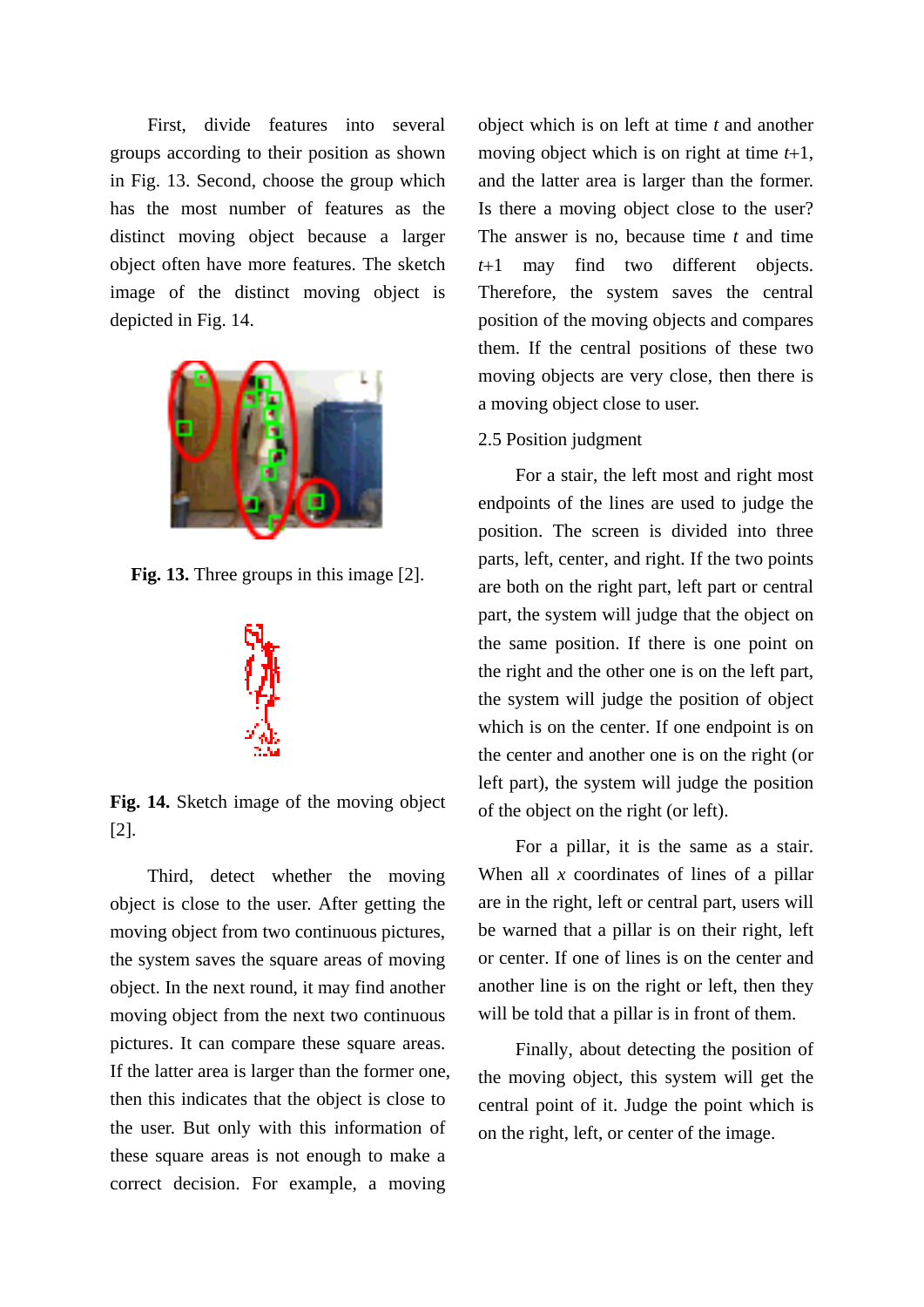## **3. Experimental Results**

As Fig. 4 shown in Section 1, the proposed system is implemented on a Nokia N70 platform which has practiced in various outside environments under the mobile device is moved. The pictures captured by Nokia N70 can be processed on J2ME Wireless Toolkit simulator for simulation and debugging. All program of the system are written in 100% JAVA for portability. Three interesting experimental results of detecting a pillar, a stair and the closest moving object are shown in the following.

#### 3.1 Detecting pillars

When the contrast of the pillar is greater than the background, the lines of a pillar can be actually found. Therefore, users could be told that there is a pillar in front of them as shown in Fig. 15.



**Fig. 15.** An example of detecting a pillar.

When the contrast of the background is greater than pillar, the features which are around the pillar can not be found. Therefore, the pillar in front of user couldn't be detected. An example of the missing pillar is shown in Fig. 16.





About the false alarm, there are many objects which are like pillar such as elevators, doors or windows. It is easy to detect there are more than one line in this picture. Thus, they may be recognized as pillars as shown in Fig. 17.



**Fig. 17.** An example of the false alarm of pillars.

#### 3.2 Detecting Stairs

The second experiment tries to detect a stair. If the number of green lines detected by our system in each image is more than one, the system will judge that there is a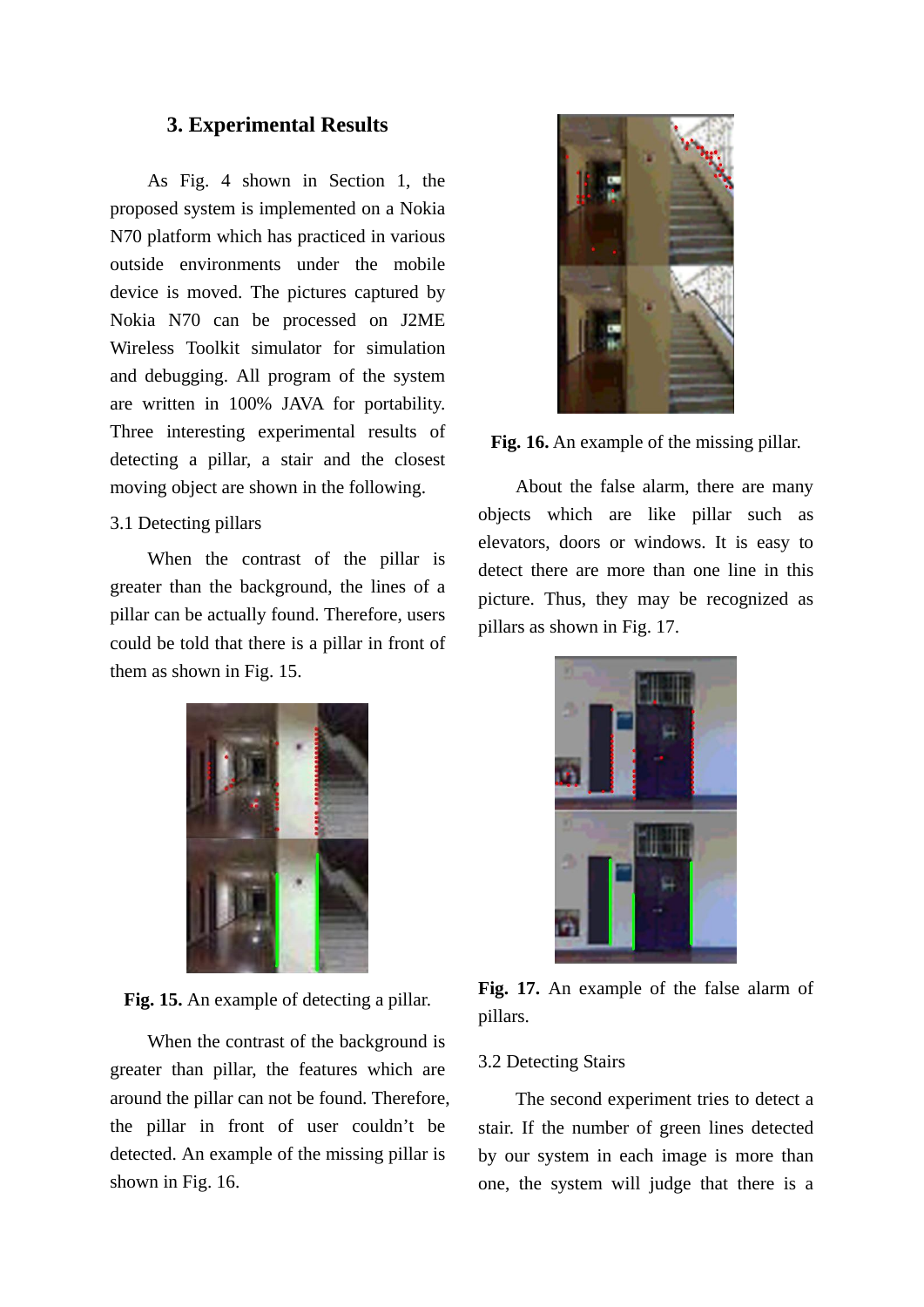stair in the image. Additionally, if a stair is detected in both two consecutive images, the system will identify a stair here. As shown in Fig. 18, these results show that our system can detect and identify a stair.



(a)The features found by our system.



(b)The number of lines is 2.



(c) The number of lines is 4.

**Fig. 18.** Two examples of detecting stairs.

The result of this experiment is obviously correct because the found feature points which are in the nosing. The nosing can help our system to detect the stairs. Restated, the horizontal lines can be detected by the steps presented in Subsections 2.3.1 and 2.3.3.

Although this experiment is correct, some conditions might lead to the formation

of miss and false alarm. For the miss example as shown in Fig. 19, the stair material let the features scatter everywhere and the mopboard also let the most features scatter in the edge. Such cases may let the feature points can't scatter in the nosing.



**Fig. 19** A miss example of detecting stairs.

A false alarm case may appear if a blonde car (especially a white car) in the sample image. The system will find the lines between the windscreen and the steel plate. This case will also affect the judgment as Fig. 20 shown.



**Fig. 20** A false alarm case for detecting stairs.

In addition, the mobile phone must be straight to the stairs to capture pictures or the system may miss stairs.

3.3 Detecting a close moving object

Our system takes two continuous pictures to detect a moving object in each time. As shown in Fig. 21, a motorcycle is coming to the user. The system detects a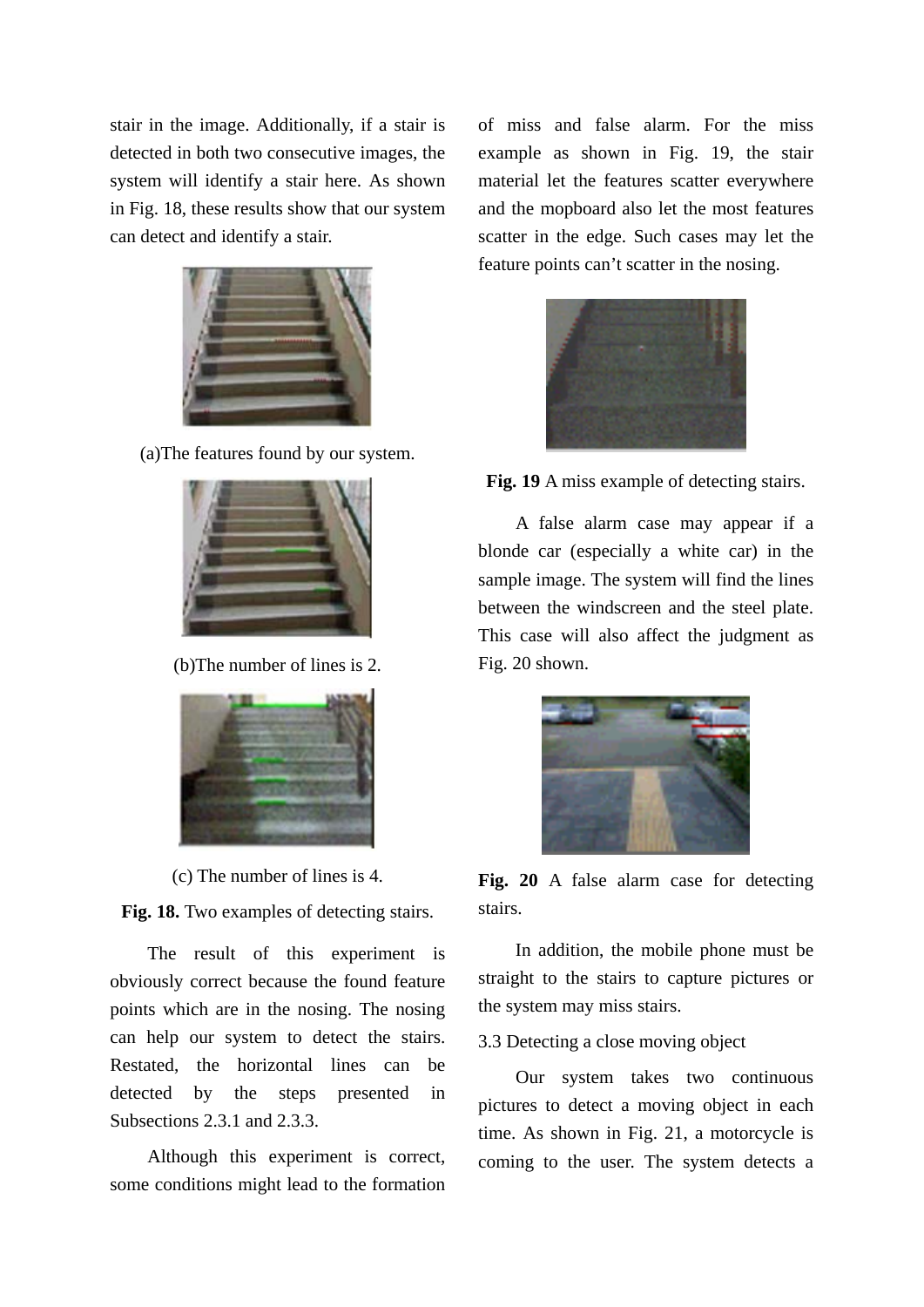moving object (the motorcycle) and its area gets greater than before. Hence, it recognizes that there is a moving object close to the user.



(a) The two continuous pictures at time *t*−1.



(b) The two continuous pictures at time *t*.





(c) The moving object at time *t*−1.





(d) The moving object at time *t*.

**Fig. 21** Detect a close motorcycle.

Our system can also detect the block as shown in Fig. 22 and it will make a voice to warn the user. Although the object does not move, the system can judge the moving object when user gets closer.



(a) User is close to a block.



೯ಇ ೧



(b) Detect an object from this block. **Fig. 22** When user is close to a block.

This system could still get miss as shown in Fig. 23. Although there is a person getting closer, the features are too discrete on the pictures having a person. Therefore, when the features are grouped, no proper objects containing the person can be identified. As shown in Fig. 23(b), the system can only get a half of body of the person. That is a situation of miss.

When mobile phone is static, a moving object is close to user. This condition can be detected by this system. If you carry this mobile phone and move around to test this system, you may receive some false alarms.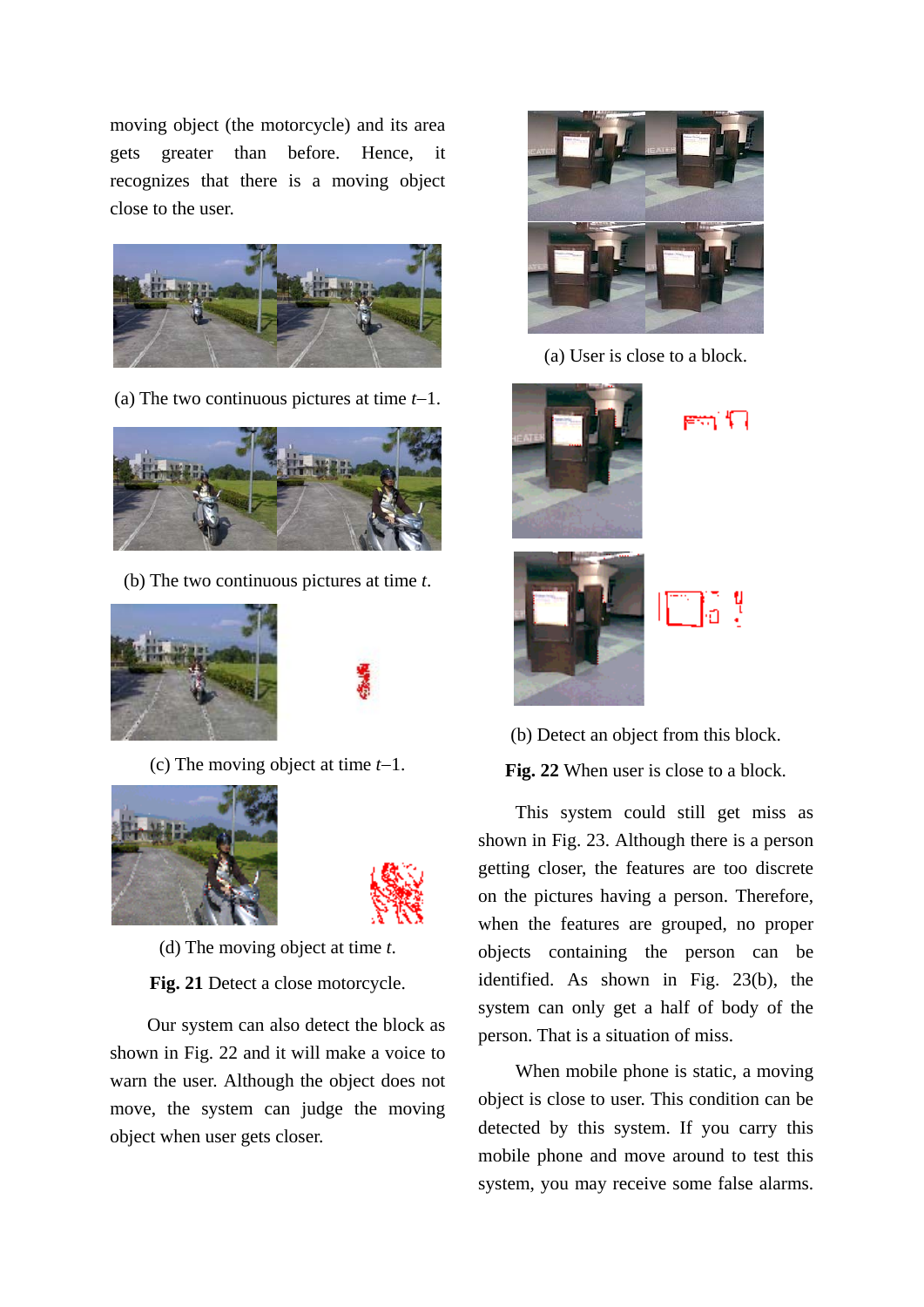The reason is that we do not always forward one direction to go. Therefore the features are changed a lot in the pictures. The system will get great performance when it is static.



(a) A person is close to the user.



(b) Detect a moving person.

**Fig. 23** A miss from a closing person.

# **4. Conclusions**

According to our implementation, this system can really achieve our goal on the visible mobile platform; it can organize stairs, pillars, and the closest moving object. Even you take this system on walking, it can detect the stairs, pillars and some moving objects. If any mentioned object is detected, the system will warn the user by a voice. A user will hear three kinds of voices to recognize which kind of dangerous objects

is close. Therefore, user can easily carry the mobile phone which equipped with the above functions to detect the surroundings and stay away from dangers.

However, the developed system still has some shortcomings. The first one is that it takes two consecutive pictures in each round and this takes about 0.3 seconds because the camera's cycle time. Additionally, the system takes about 3 seconds to detect a dangerous object and voices it. In other words, the system can not warn user immediately. That is, the visually disabled people with the system cannot be notified in time. At this moment, the system user should walk slowly for having enough time to detect and warn the user. The problem can be solved by providing a better detection algorithm or replacing the mobile phone with a high performance one. Another weak point is that the system will make a wrong decision when the camera is big shaking. To cope with the problem, an anti-shake camera should be included in the system.

# **References**

- [1] D.-R. Duh, C.-W. Lu, and K.-H. Wang, "Constructing scenes by hearing of the visual disabilities," *Proc. National Computer Symp.*, Yung-Kang City, Tainan Hsien, Taiwan, Dec. 15–16, 2005.
- [2] D.-R. Duh, J.-X. Wu, L.-C. Yang, and J.-S. Jiang, "Detecting and identifying a distinct moving object with a mobile phone for visually disabled people,"